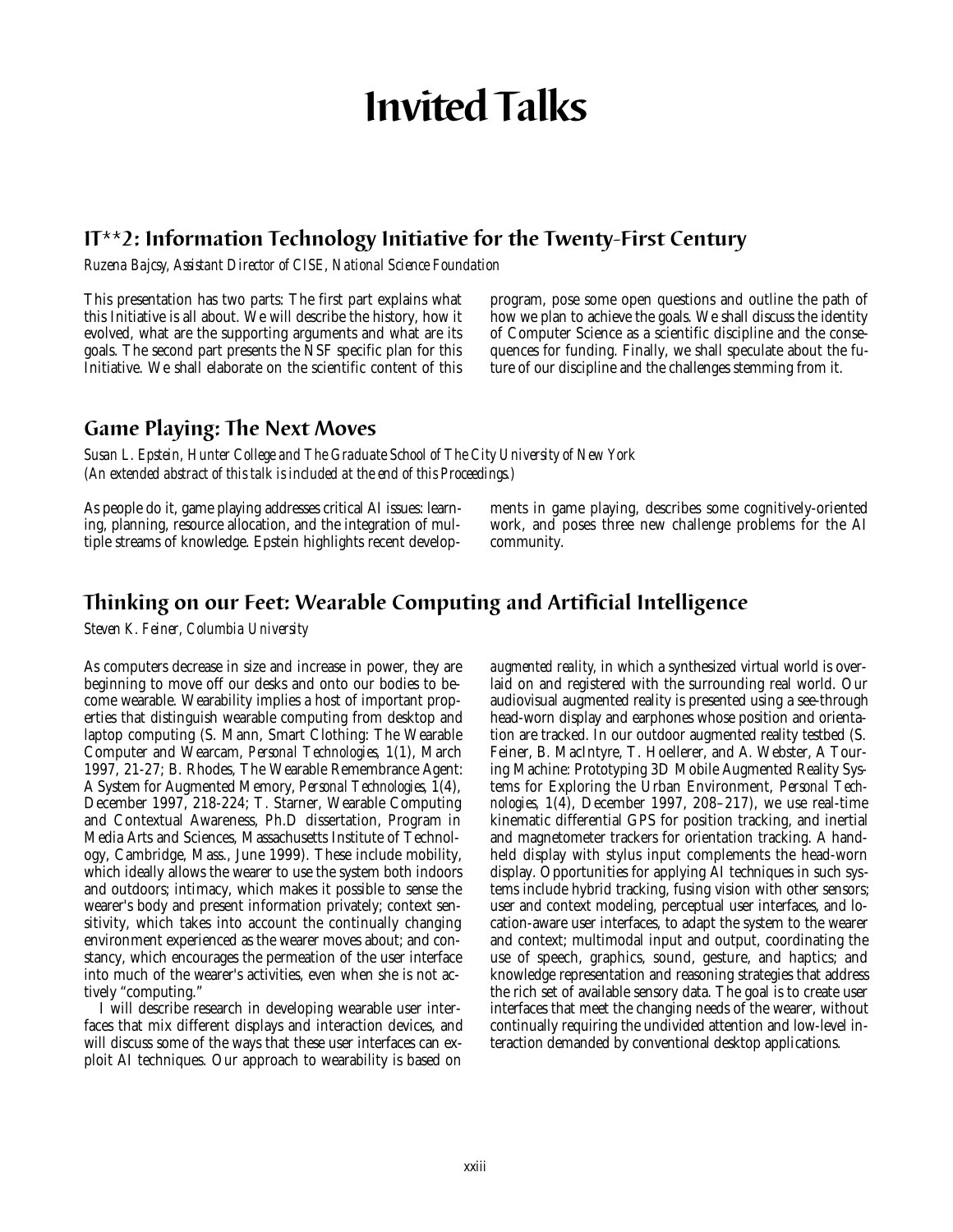## **How Common Sense Might Work**

*Kenneth D. Forbus, Northwestern University*

This talk describes how a combination of analogical and firstprinciples reasoning, relying heavily on qualitative representations, might provide a computational model of common sense reasoning. Forbus discusses the psychological and computational support for this approach, and illustrates how it can be used in building new kinds of multimodal interfaces and educational software.

## **AI and Space Exploration: Where No Machine Has Gone Before**

*Kenneth M. Ford, Institute for Human and Machine Cognition, University of West Florida, and NASA Ames Research Center*

Humans are quintessentially explorers and makers of things. These traits, which identify us as a species and account for our survival, are reflected with particular clarity in the mission and methods of space exploration. The romance associated with the Apollo project is being replaced with a different vision, one where we make tools to do our exploring for us. We are building computational machines that will carry our curiosity and intelligence with them as they extend the human exploration of the universe.

In order to succeed in places where humans could not possibly survive, these "remote agents" must take something of us with them. They must be self-reliant, smart, adaptable and curious. Our mechanical explorers cannot be merely passive observers or puppets dancing on tenuous radio tethers from earth. They simply will not have time to ask us what to do: the twin constraints of distance and light-speed would render them helpless while waiting for our instructions, even if we knew what to tell them. AI plays a central role in space exploration because there is, literally, no other way to make it work. Our bodies cannot fly in the tenuous Martian atmosphere, endure Jupiter's gravity or the electromagnetic turbulence of Saturn's rings; but our machines can, and we can send them there. Once at distant worlds, however, they must deal with the details themselves. The only thing we can do is to make them smart enough to cope with the tactics of survival.

How clever will these agents of human exploration need to be? Certainly, cleverer then we can currently make them. It will not be enough to be situated and autonomous: they will need to be intelligent and inquisitive and thoughtful and quick. NASA is committed to integrating intelligent systems into the very center of our long-range strategy to explore the universe.

In this talk, I will describe the current and future research directions of NASA's expanding information technology effort with a particular emphasis on intelligent systems.

# **Real-time Applications of Computer Vision: Computer Assisted Neurosurgery and Visual Monitoring of Activities**

*W. Eric L. Grimson, Artificial Intelligence Laboratory*, *Massachusetts Institute of Technology*

Recent advances in computational power, coupled with constraints enforced by real-world applications, have led to two real-time vision systems: an image-guided neurosurgical system, now in daily use; and a monitoring system that learns common activity patterns by visual observation over extended periods, and automatically detects unusual events.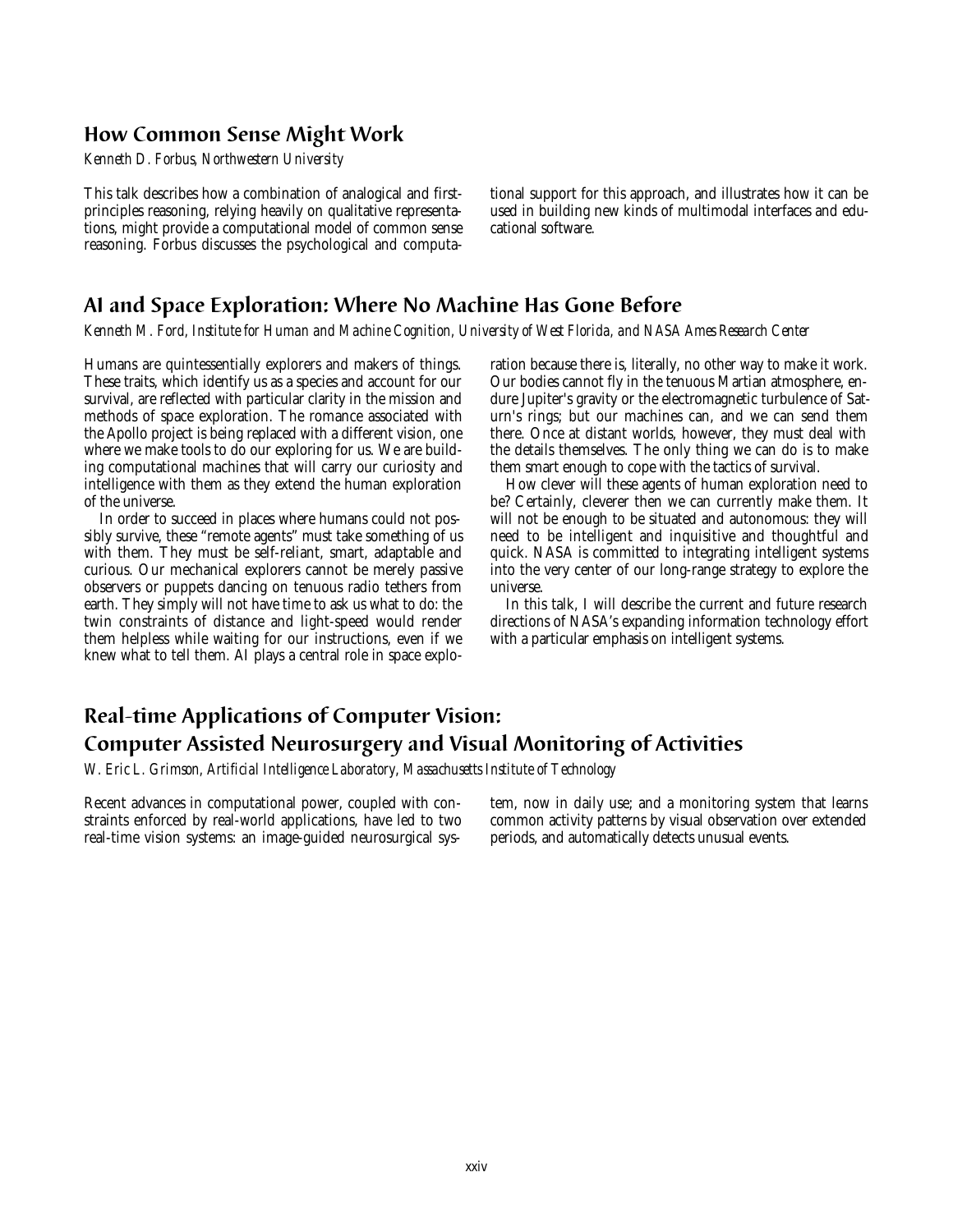## **Decrypting the Human Genome**

*Jill P. Mesirov, Whitehead Institute / MIT Center for Genome Research*

There has been a recent explosion in the need for computational support in molecular biology. This has been driven by new laboratory technologies which generate biological data at a more rapid pace than ever before. The exploitation of this large amount of data by biologists and medical scientists requires contributions from many areas of computer science. Mesirov will present a few key examples where computing has made a major impact in today's genomic research, and also point out some interesting opportunities for the future. The examples will be drawn both from structural genomics (determining the actual sequence of the genome) as well as functional genomics (decoding the sequence to understand gene function).

#### **AI Rising**

*Nils J. Nilsson, Robotics Laboratory, Stanford University*

Serious work toward artificial intelligence (AI) began about fifty years ago. In this talk I review what I think are the major milestones of our first half-century and make some guesses about what might lie ahead. In the spirit of millennial appraisals, I will survey what I think are the most important things we have learned about AI in the last fifty years. Are these lessons sufficient to produce human-level artificial intelligence within the next fifty?

## **Quantum Computation and AI**

*Lee Spector, Howard Barnum, Herbert J. Bernstein, and Nikhil Swamy, Hampshire College*

Computational complexity theory underpins current discussions across the cognitive sciences in general and artificial intelligence in particular. But classical computational complexity theory does not hold for the best computational devices allowed by modern physics. According to current quantum theory, computers that are designed to exploit atomic-scale dynamics—so-called quantum computers—can compute significantly more efficiently than one would expect from classical computational complexity theory. A few examples of dramatic quantum speedups are already known.

Two of the questions driving a wave of new work in this area are, "How much more efficiently can quantum computers compute?" and "Can we really build quantum computers?"

This talk will briefly survey current thinking on these questions and then move on to a longer discussion about the relations between quantum computing and AI.

The questions on which we will focus are, "How can AI technologies advance the study of quantum computation?" and "How can quantum computers, if built, advance AI?" On the first of these there are already concrete results, and we will look in detail at one example, the use of genetic programming to find new better-than-classical quantum algorithms. Our answers to the second question are more speculative, but the possibilities—for example a quantum logic machine that could answer Prolog queries in better-than-classical time—are enticing.